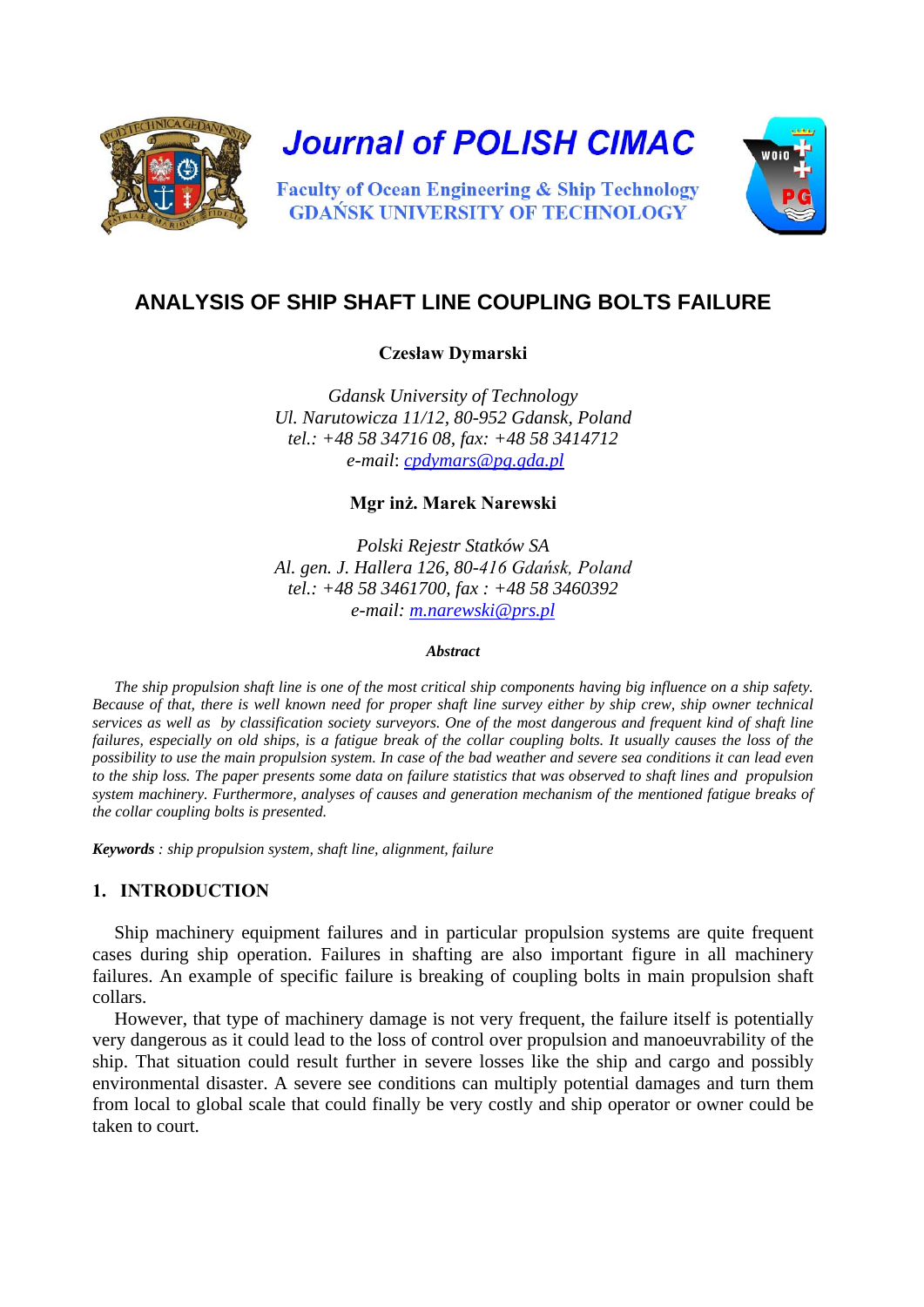The risk of ship failures is much higher in worse sea conditions due to dynamic nature of propulsion system with diesel engine as it operates with shaft overloading by torque and bending moments and resultant load pulsation.

Underneath, there are given some examples of the above mentioned failures and related discussion of damages in the analysed shaft joints for the two specific types of propulsion systems.

*a)*

| Failure statistics in shipping for years 1996-2000 [1] according to insurance companies |                         |         |                  |     |     |                                        |              |
|-----------------------------------------------------------------------------------------|-------------------------|---------|------------------|-----|-----|----------------------------------------|--------------|
| Failure<br>reason                                                                       | <b>Heavy</b><br>weather | Contact | <b>Collision</b> |     |     | Grounding   Machinery   Fire/Explosion | <b>Other</b> |
|                                                                                         | 3%                      | 9%      | 21%              | 20% | 31% | 6%                                     | 10%          |

*b)* 

| Machinery claims by cost in period 1998-2004 [1] according to insurance companies |                |                         |                |                |                   |              |  |
|-----------------------------------------------------------------------------------|----------------|-------------------------|----------------|----------------|-------------------|--------------|--|
| <b>Failure place</b>                                                              | Main<br>engine | <b>Steering</b><br>gear | Aux.<br>engine | <b>Boilers</b> | <b>Propulsion</b> | <b>Other</b> |  |
|                                                                                   | 43%            | 10%                     | 20%            | $31\%$         | 23%               | 2%           |  |

#### *Fig. 1 Failure statistics in shipping according to data collected by insurance companies: a) Failure Statistics for 1996-200, b) (Machinery claims by cost 1998-2004) [1].*

| Type of ship           | Number of shaft alignment failures |  |  |  |  |
|------------------------|------------------------------------|--|--|--|--|
| <b>Bulk</b> carrier    | 3                                  |  |  |  |  |
| Chemical carrier       | 1                                  |  |  |  |  |
| Container carrier      | 1                                  |  |  |  |  |
| General cargo carrier  | 3                                  |  |  |  |  |
| Offshore supply vessel | 43                                 |  |  |  |  |
| Oil carrier            | 7                                  |  |  |  |  |
| Passenger vessel       | 1                                  |  |  |  |  |
| Special purpose vessel | 15                                 |  |  |  |  |
| Tug                    | 32                                 |  |  |  |  |
| Yacht                  | 7                                  |  |  |  |  |
| Source: ABS            |                                    |  |  |  |  |

*Fig. 2 Alignment related failure statistics [2].*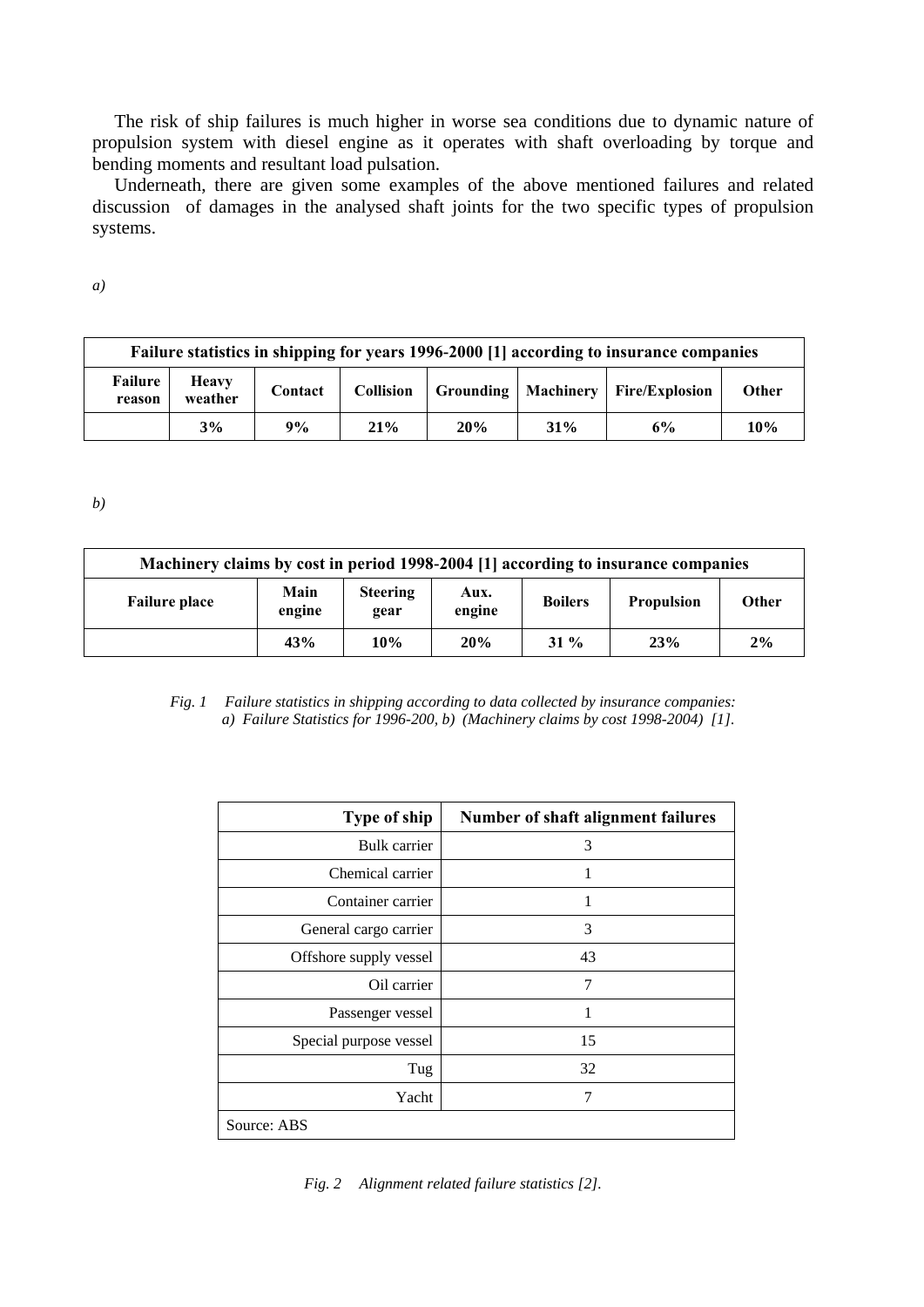#### **2. The main types of loading in shaft-line joints**

In a typical ship propulsion system, there are the following types of load that are generated during the propulsion system operation:

- Torque moment;
- Bending moment
- Axial thrust force
- transverse loads that consists of gravity force of the shaft line system components and inertial and centrifugal forces.

The influence of the listed above loads on the strength and durability of the shaft line joints depends on the type of the main propulsion diesel engine and the shaft line construction. We analyse two the most popular types of the ship propulsion systems.

# **2.1. Conventional propulsion system with low speed reversible diesel engine and fixed pitch propeller**

In the conventional propulsion system the dominating load is torque moment. Due to the shaft connection of the diesel engine with shafts and propeller without highly elastic couplings and due to the low engine diesel speed (even for steady sailing conditions – ahead) there are pulsations of the load. The reason for this is a limited number of propeller blades as well as the number of engine heads. The amplitude of pulsation values depends mainly on actual sea conditions and changes of ship hull resistance and propeller submersion that results from action of waves. It must be pointed out, that maximal load due to torque occurs in case of the requirement to stop ship instantly. The change of the engine rotation direction, which takes relatively short time, leads to substantial increase of the nominal torque (could be even doubled) during the procedure of the engine reverse manoeuvre.It could be clearly observed in the Fig 3 presenting characteristic curves of the propulsion system during this maneuver.



*Fig. 3 Characteristic curves of major parameters of a propulsion system composed of diesel engine – constant pitch propeller during "crash stop" of the sea ferry at speed V=15 knots (7,7 m/s). Legend: n – propeller rpm; s – breaking distance; Q – torque moment at propeller shaft; T – thrust; V – vessel* 

*speed; t – time. [3]*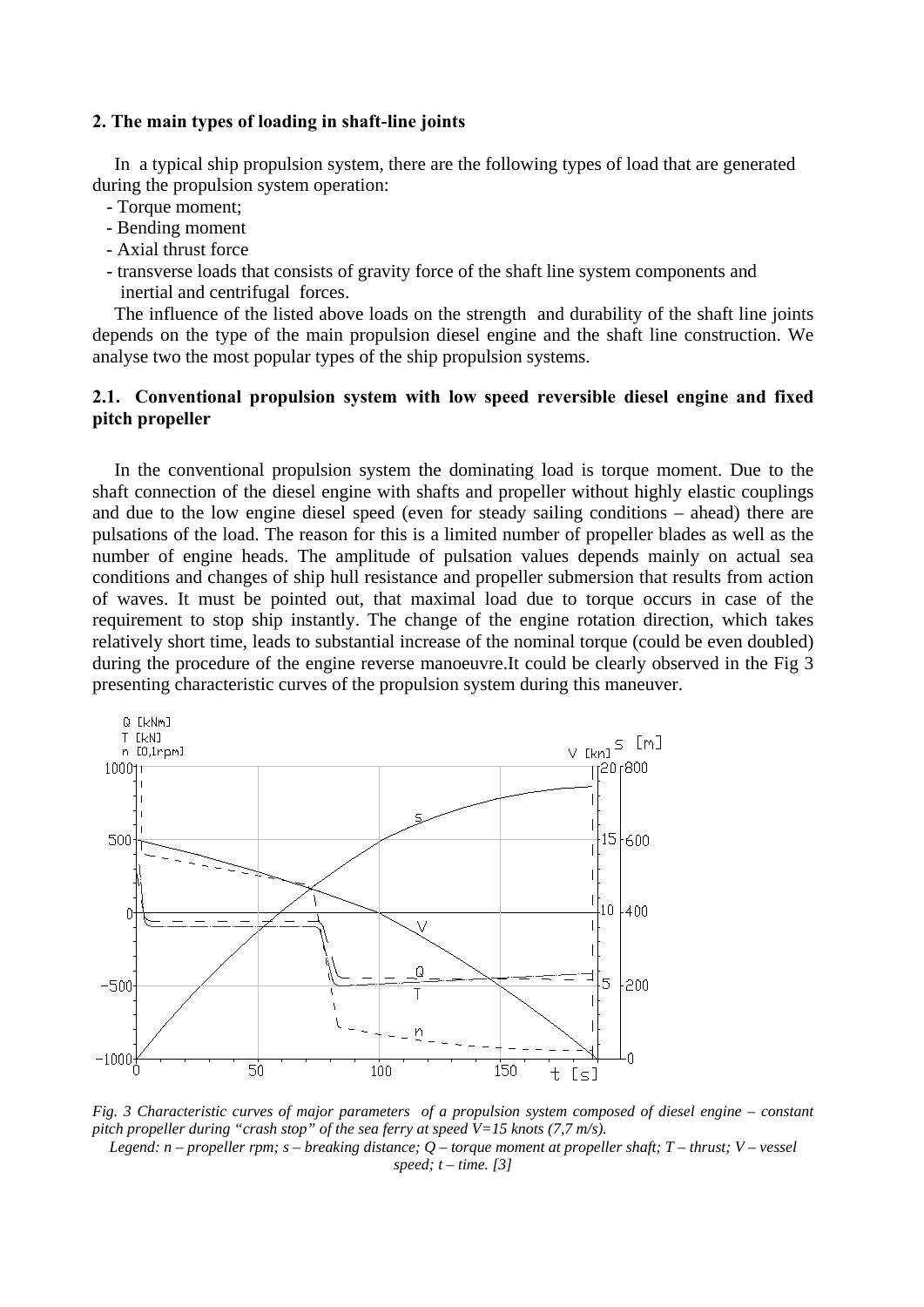The change of rotation direction of the shaft is accompanied not only by torque moment overloading and moment direction change but also by change of the thrust force direction.

As a consequence, the force that pressed shaft collars by means of coupling bolts is decreasing. The frictional moment that takes vital part of maximal torque moment decreases accordingly.

Other important issue is the increase of possibility of mutual displacement of the shaft collar joints. The same risk could appear during main engine reverse on shallow water or in the area of floating ice when the propeller blade could hit bottom or other obstacle. The probability of the discussed displacement of collars and the relative sag and gap are dependant on the initial tension force of coupling bolts and the fit force of the bolts

In case there will appear displacement of the shaft collars under load than the new position of collars will have no advantages for normal working conditions and sailing with "ahead speed". The reason is the decrease or even disappearance of participation of the cylindrical surfaces of fitted bolts in bearing of the torque moment. Appearance of overloading by torque or presence of bending moment could lead to additional movement of coupled collars in the direction of original position. Taking into consideration of the dynamics of that displacement and resulting micro-deformations and wearing of contacting surfaces we can assume that new position is not to be exactly the same.

Having in mind longer operational time, we can observe repeating action as previously described.

It is for sure, that with each displacement of shafts collars the probability of next displacements grows and grows also the value of movements and wearing rate of the contacting surfaces.

The presented wearing process that exists where micro displacements of adjacent surfaces are known as fretting. As a result of fretting the creation of micro notches that further could develop into fatigue cracking. With the increase of wearing area and value of collars displacements, the bolts linking the collars are subjected more to bending, that also accelerates fatigue up to final breaking. The breaking of one bolt, leads to the increase of loading of the remaining bolts and further breaks of collar bolts up to total lost of the shaft integrity. The view of shaft collar where fitted bolts were broken is presented in Fig 4.



*Fig.4. An example of failure of the shaft collars and fitted bolt holes in the propulsion shaft [4].*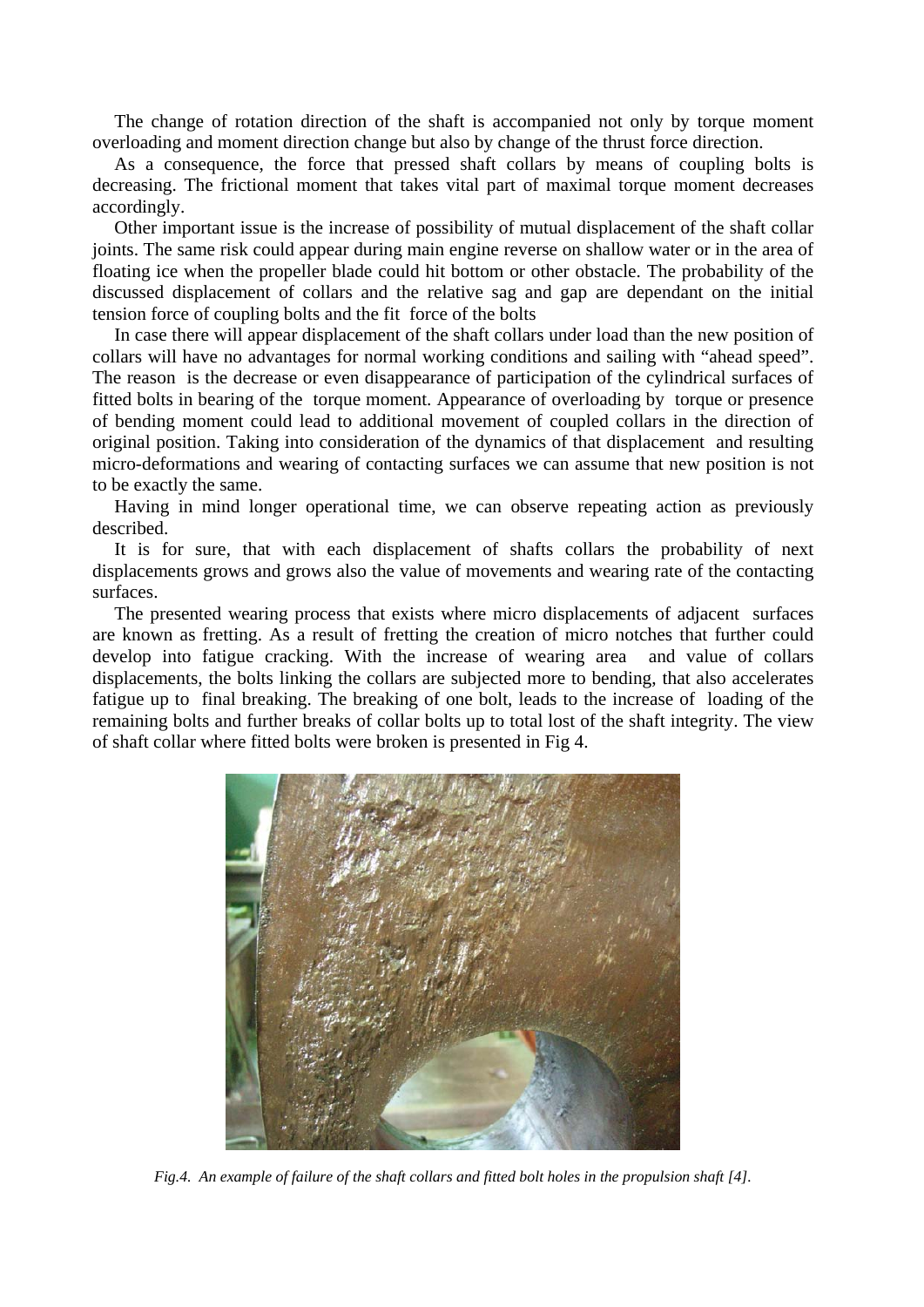The case of coupling bolts, failure in the propulsion shaft line has been described in paper [1]. It took place on the small tanker during engine reversing and ship moving astern. The all, eight bolts coupling bolts linking collars of intermediate and propeller shaft were broken and consequently it resulted in the lost of ship propulsion and manoeuvring abilities. Fig. 5a and b presents more details of that case with indication of the bolts cross-sections and their position in the shaft collar.

![](_page_4_Figure_1.jpeg)

*Fig. 5. a) Bolted connection of the shaft collars and collar with broken bolt, b) View of the fatigue cross-section with original position of the broken bolts in the shaft collar [5].*

The specific feature of the presented cross sections is direction of failure growth, that according to the authors of the reference [5] is angled 35° to 60° from the action line of the shear force. The publication do not contain the explanation of the phenomena.

We must point out the one more important issue of the discussed failure - the plane of fracture is not lying in the shear plane of the bolt but is located in the fitted area of shaft collar holes. It means that creation of fatigue fracture is result of variable bending stresses in coupling bolts. The hypothesis was further proofed by experimental research and calculation with using of numerical methods as is presented in Fig 6.

![](_page_4_Figure_5.jpeg)

*Fig. 6. The view of the bolt used for experimental testing and position of the strain gauges in the tested bolt [5]*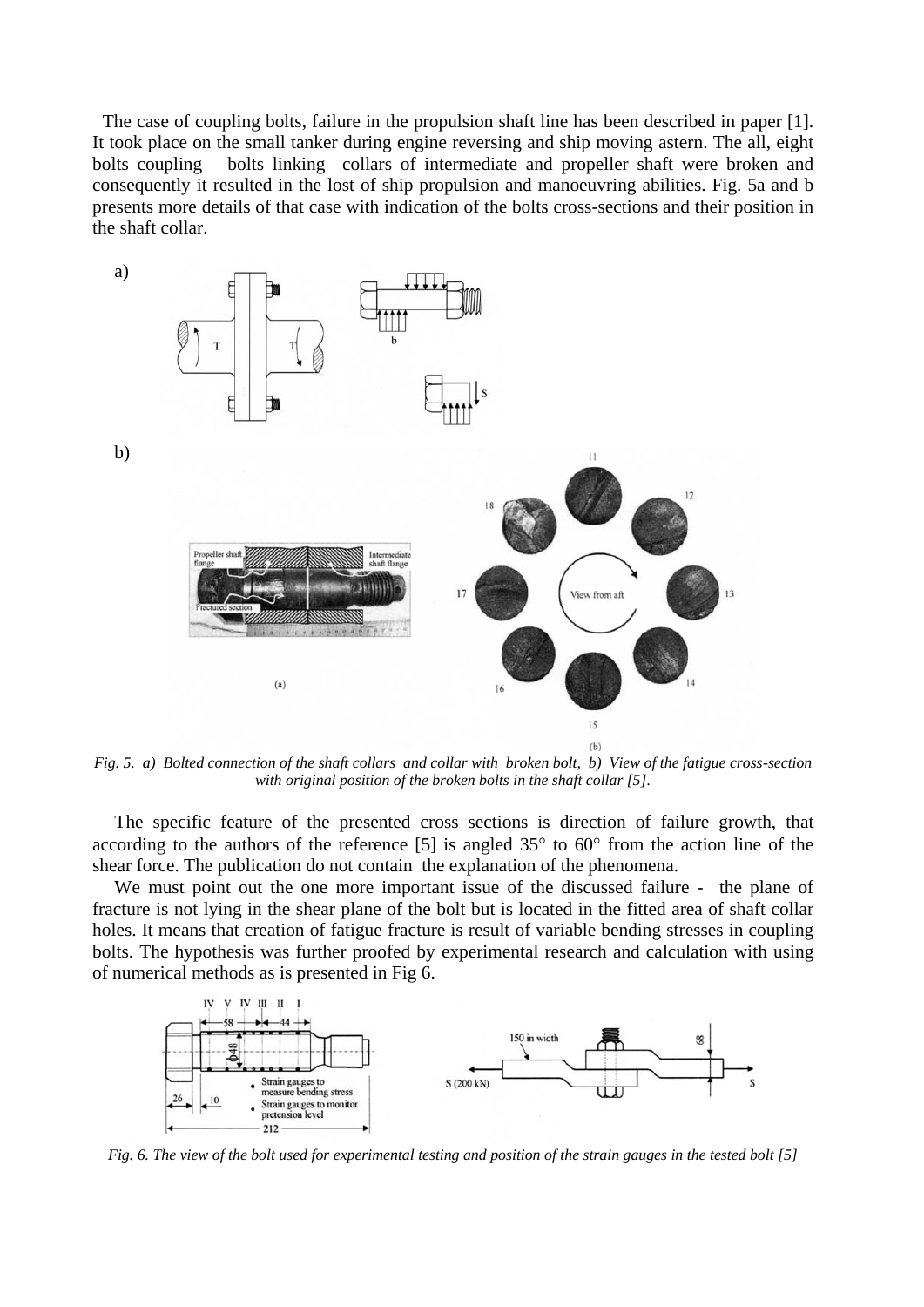The experiment included the measurement of stresses in the fitted area of the bolt using strain gauges technique. Strain gauges were placed in two shallow grooves cut along the bolt and located at 180 arc in the plane of the load action. The gauges were fitted in pairs – one opposite another in six cross-sectional planes as it is presented in the Fig. 6. The final testing was carried out for five different values of pretension ranging from 0 to 0,55  $R_e$  of the bolt material and for three different clearance values of the bolt: 0,16 mm clearance, 0,007 interference and 0,013 interference. Tensioning force has been varied in the range of 150 – 250 kN.

The results of the research, showed that highest bending stress exists in the long fitted area of the bolt outside of the shear plane. The lowest value that stress was found to be in case of highest bolt tensioning and tight interference. On the other hand, there is no evidence that the experiments has not been carried out to initiate fatigue breaking of the bolts. Lack of that testing did not allow to check, whether direction of the fatigue fracture growth rate is in agreement with the shear load acting on the bolt.

It could be stated, that the directional deflection of the fracture growth direction and shear load direction is also result of the bending moment of the shaft. The reason for that is that described failure took place in the joint of propeller and intermediate shaft, where bending moment are taking highest values, even in a correctly assemblies and aligned shaft line. The explanation is in a fact of substantial loading of the shaft line tail by dynamically rotating ship propeller and typical plain bearing solutions.

Due to the necessary radial clearance, plain bearings do not protect the shaft against deflection and deviation from the theoretical shaft line axis. It means, that bolts joining and fixing shaft collars will be loaded additionally by axial force, variable in value. The variation of that force results not only from loading by the propeller mass but also from non uniform hydrodynamic pressure field that is passed by the propeller blades during every rotation. Moreover, in case of big ships or hulls having low stiffness, substantial shaft line bending load may appear as a result of ship hull deformation on waves, particularly important in high sea states, when displacement of the bearing axis takes place, as it is presented in Fig. 7.

![](_page_5_Figure_4.jpeg)

*Fig.7. Positioning the Bearings to Actual Design Values [2].*

It can be assumed, that the listed above factors were reasons for the change of the resultant bearing load plane acting on the bolts in the shaft coupling and the observed deflection of the fatigue facture growth up direction.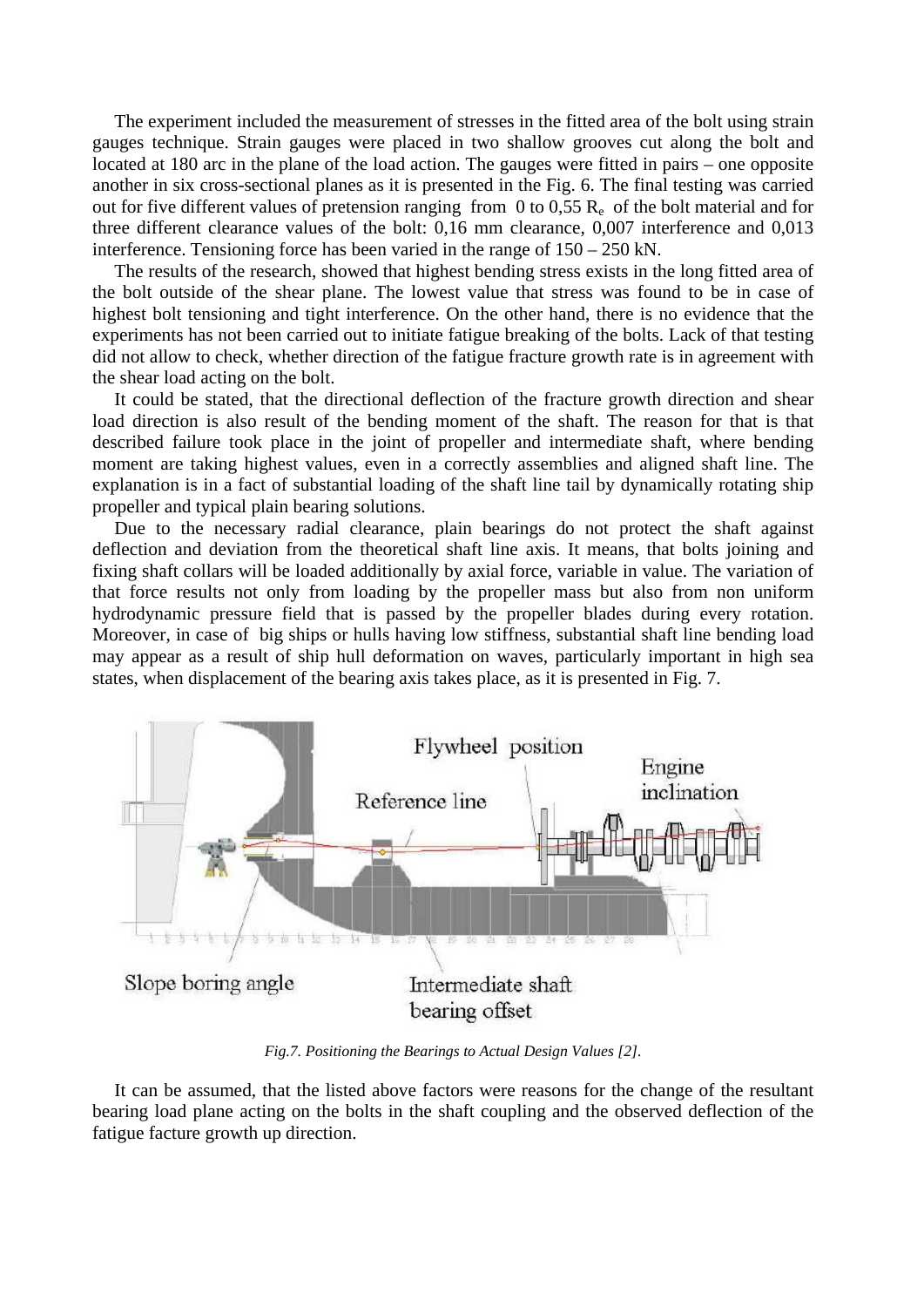#### **2.2. Propulsion system with low speed diesel engine and controllable pitch propeller (CPP)**

Propulsion systems with CPP experience much better conditions of loading of the collar coupling bolts by torque. The torque keeps constant direction and overloads (if exist) are lower and are not so frequent, practically only during instant stopping manoeuvre or in case the propeller blade hits an obstacle. On the other hand, the loading of the shafts and their joints by the bending moment grows up. There are two reasons for that. First, the mass of the propeller is higher comparing fixed pitch propeller. Secondly, the intermediate shaft coupled with the propeller shaft named camshaft do not have bearing in the hull but is hanging on the propeller shaft and a intermediate shaft. Moreover, it is loaded additionally by oil distribution box, which is used to introduce oil from the fixed hydraulic supply unit to the servo-motor located usually inside the propeller hub. Consequently, the mass of shaft assembly and hydraulic components for pitch control are also additional source of the bending moments. It must be pointed out, that the loads in such case are relatively simple for numerical calculations and propulsion system designers are able to provide suitable strength to the shaft line.

The worse situation exists with accidental and non predictable loads that originates during ship operation. Some possible sources that we can list are: deflections of ship hull due to action of waves, bending of the shaft or loss of bearings alignment that possibly could be result of repair, maintenance services done for machinery or machinery equipment replacement that could took place on every ship.

As an example, the shaft bending or bearing that is not aligned correctly with the shaft line axis could generate shaft bending loads leading to the permanent change of shaft geometry and in a consequence it will result in variable loading of the coupling bolts in shaft line collars. In the worse case, the coupling bolts could be broken by the fatigue. A characteristic feature of that type of failure is that it could have place during normal sailing conditions and quite probably not all the bolts could fail at once. Most frequent situation will be the case where the highest loaded bolt could break first or failure will happen to two neighbouring bolts. Consequently, the stiffness of the shafts joint will be decreased and bending stresses in other bolts will be lowered due to bending. An example of bolts destruction due to that type of failure a partly presented in the Fig 8. The contact area of the collars as well as fitted bolts and their holes were worn substantially. It is non disputable in that case, that failure was accompanied by mutual displacements of mating parts as well as by fretting.

![](_page_6_Picture_4.jpeg)

*Fig. 8. The view intermediate shaft collar with broken bolts and fractures cross-section of the failed bolts with nuts. [4]*